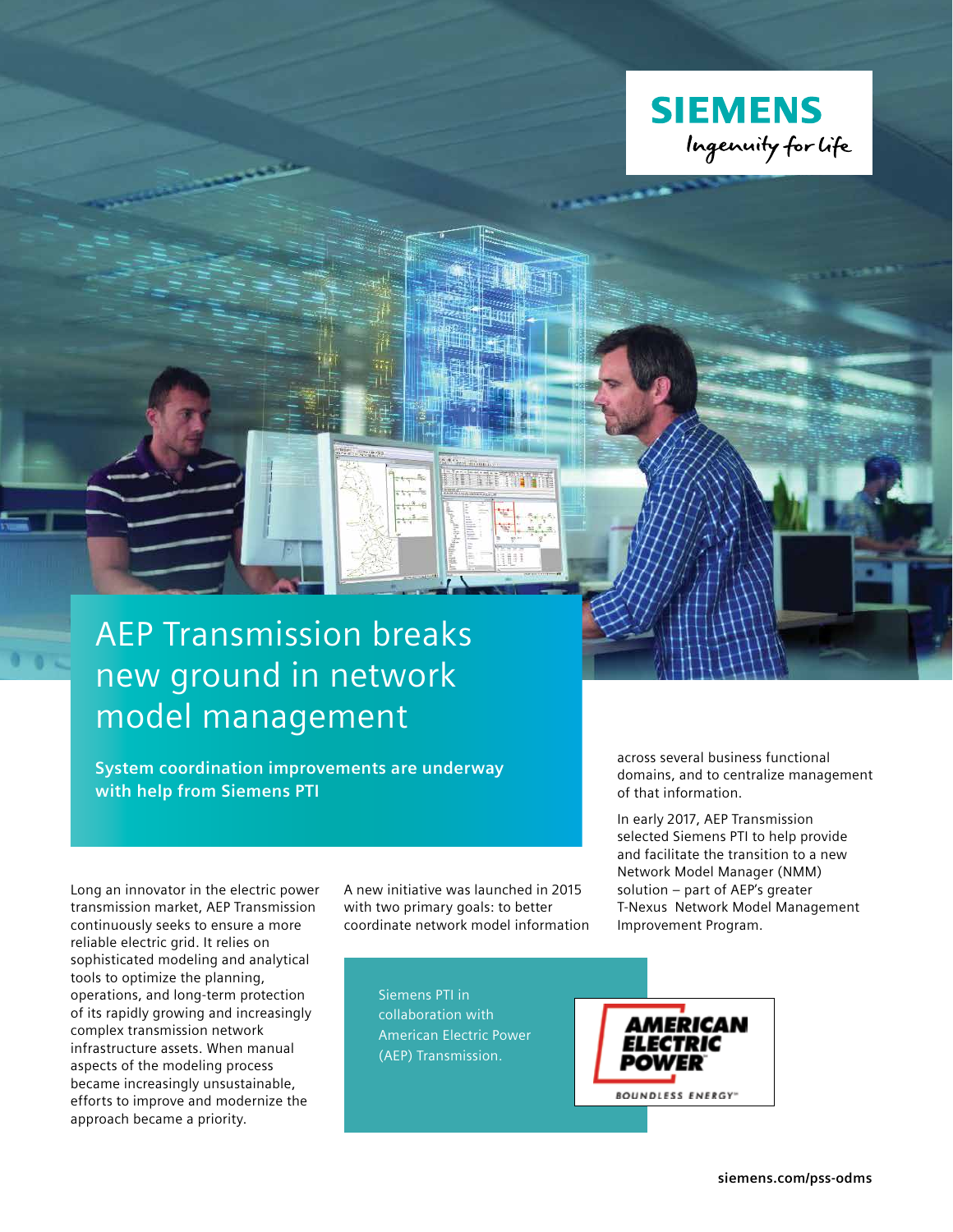### **Pressing challenges compelled improvements**

AEP Transmission, a division of American Electric Power, owns and operates the largest transmission network in the nation, with more than 40,000 miles of lines serving more than 5.4 million customers across 11 states. It manages operations, engineering, and planning network models, each of which involves preparation and input of data from multiple internal and external systems.

Wide-ranging analysis systems are at stake, including power flow, state estimator, contingency analysis, short circuit, dynamics, transients, geomagnetically induced current, geomagnetic disturbances, power systems computer aided design (PSCAD), electromagnetic transients program (EMTP), and more.

Over the past two decades, model sizes and complexity increased significantly and model coordination was a mounting challenge. In that time, AEP Transmission merged with the former Central and South West Corporation, increasing its service coverage to 11 states; a new state estimator platform was deployed; regulatory reliability and compliance mandates were increasing; and the industry as a whole was dealing with an aging infrastructure.

In addition, AEP's transmission planning and operations models had to be coordinated with three regional transmission operators (RTOs): PJM, SPP, and ERCOT. The combined state estimator cases exceed 16,000 substations and 22,000 buses.

Within AEP Transmission, organizational and technology limitations were becoming more evident. The basic transmission network models for planning, operations, and protection were maintained by different business units within the company, and coordinating models between the business units was a largely manual process. Resultant technical challenges included:

- Dealing with different internal modeling topologies
- Identifying systems of record for data ownership as well as necessary business process changes
- Developing an overall data governance strategy
- Developing a technical vision based on standards-based integration



AEP Transmission service territory

# **Proposed solution answers the needs**

To streamline its modeling processes and better adapt to ongoing industry changes, in 2015 AEP Transmission established a set of system requirements based on *EPRI Network Model Manager Technical Market Requirements: The Transmission Perspective*. In February 2016, a Request for Proposal was issued, and in January 2017, Siemens PTI was chosen as its solution partner.

Siemens PTI recommended implementing PSS®ODMS, its electrical power transmission system modeling and analysis software product. Built upon the industry-approved Common Information Model (CIM) open standard, the solution would allow AEP Transmission to convert, manage, and exchange network model data, and produce short-term and long-term cases.

PSS®ODMS allows system engineers and operators to quickly and easily maintain, analyze, and exchange network data. It includes built-in functions for importing and exporting data in PSS®E and CIM/XML format compliant with the IEC 61970 CIM standard and NERC CPSM and ENTSO-E profiles.

With the ability to model and analyze transmission networks down to the node-breaker level of detail, combined with historical change tracking and planned future project modeling features, PSS®ODMS fully supports maintenance of a unified transmission operations-and-planning network model.

Designed for usability, PSS®ODMS has a highly intuitive graphical user interface for creating, deleting, and reconnecting equipment and modifying attributes. It provides fully integrated topology processing and power flow model validation along with contingency analysis functions. Graphical results visualization capabilities include flow arrow animation, color contouring, and use of one-line and tabular displays.

Solved snapshot cases from PSS®ODMS can be both manually and automatically exported to PSS®E format and used for planning studies. To facilitate longer-term changes in AEP Transmission's network, a project modeling function supports unlimited multi-phase projects and interchangeable alternative future network scenarios. This provides a work area to store and test modifications to the model before they are committed permanently to the base model.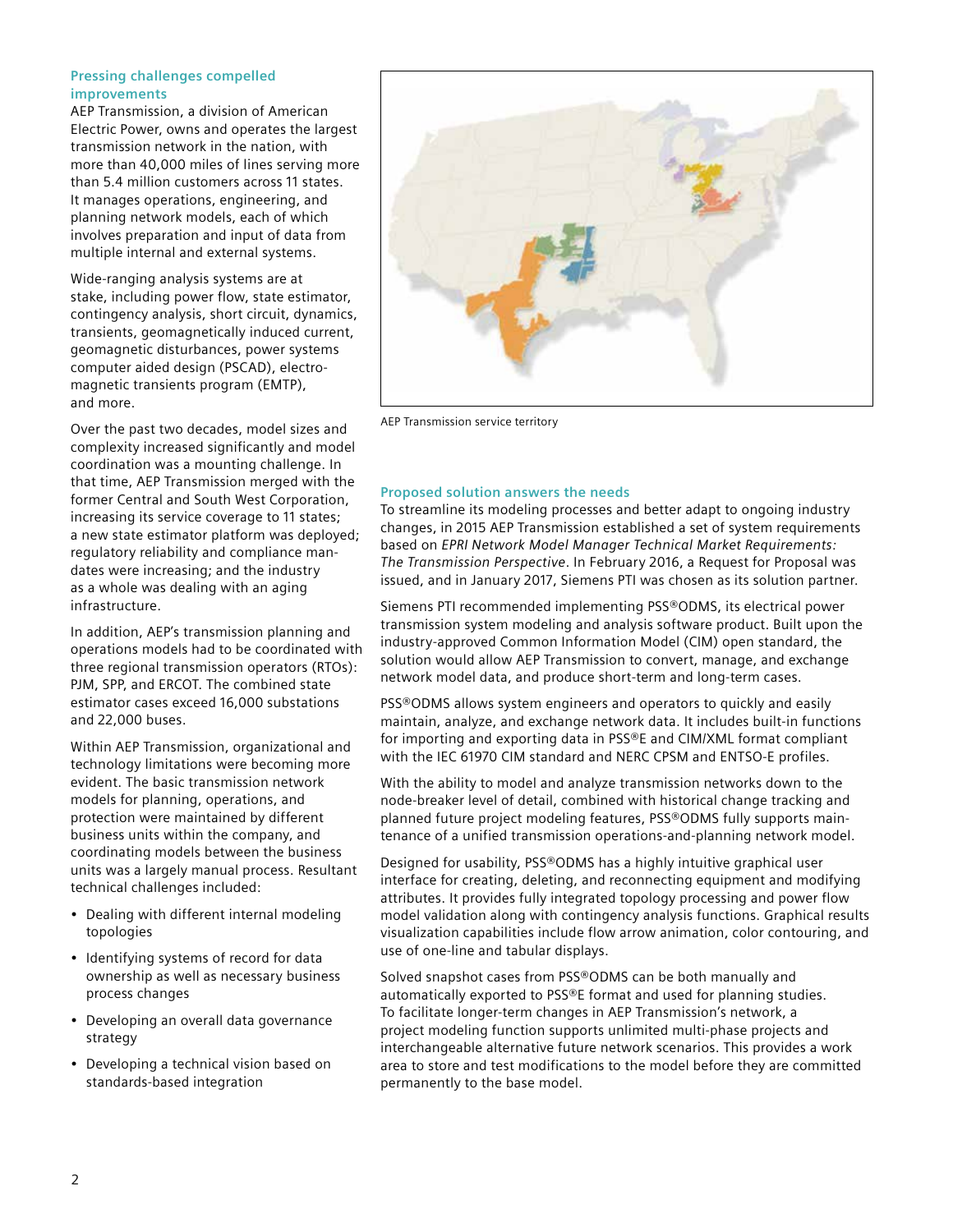

Envisioned T-NEXUS Network Model Management Data Flow

For added flexibility, the PSS®ODMS database schema can be extended to include custom user-defined classes and attributes supported with inclusion of these extensions in the CIM viewer and import/export functions. Using Python and .NET APIs, AEP Transmission can create its own user interface extensions and/or integrate PSS®ODMS with other systems, such as its enterprise asset management system (EAM), energy management system (EMS), outage management, engineering platforms, and geographic information system (GIS).

## **New solution benefits customers and America's electric grid**

Siemens PTI is working with AEP Transmission to help provide and facilitate a transition to a new NMM solution - part of AEP's greater T-Nexus Network Model Management.



With the PSS®ODMS-based NMM implementation now underway, AEP Transmission and Siemens PTI are setting the stage for a more reliable and sustainable electric grid. "By designing and deploying a standards-based network model management solution, AEP can leverage emerging industry technologies around data management and data analytics," says Eric Hatter, T-Nexus Program Manager at American Electric Power.

#### **As a result, Hatter explains, AEP Transmission will:**

- Greatly reduce the time and costs associated with manual model coordination efforts, both internally as well as with external entities
- Establish the infrastructure and data governance foundation to support AEP's strategy of capital investment in transmission improvements and expansion
- Provide a model alignment solution that will help drive the implementation of advanced technologies, such as predictive asset health analytics, synchrophasors, etc.

The core NMM implementation and incremental integrations are expected to be completed in late 2018.